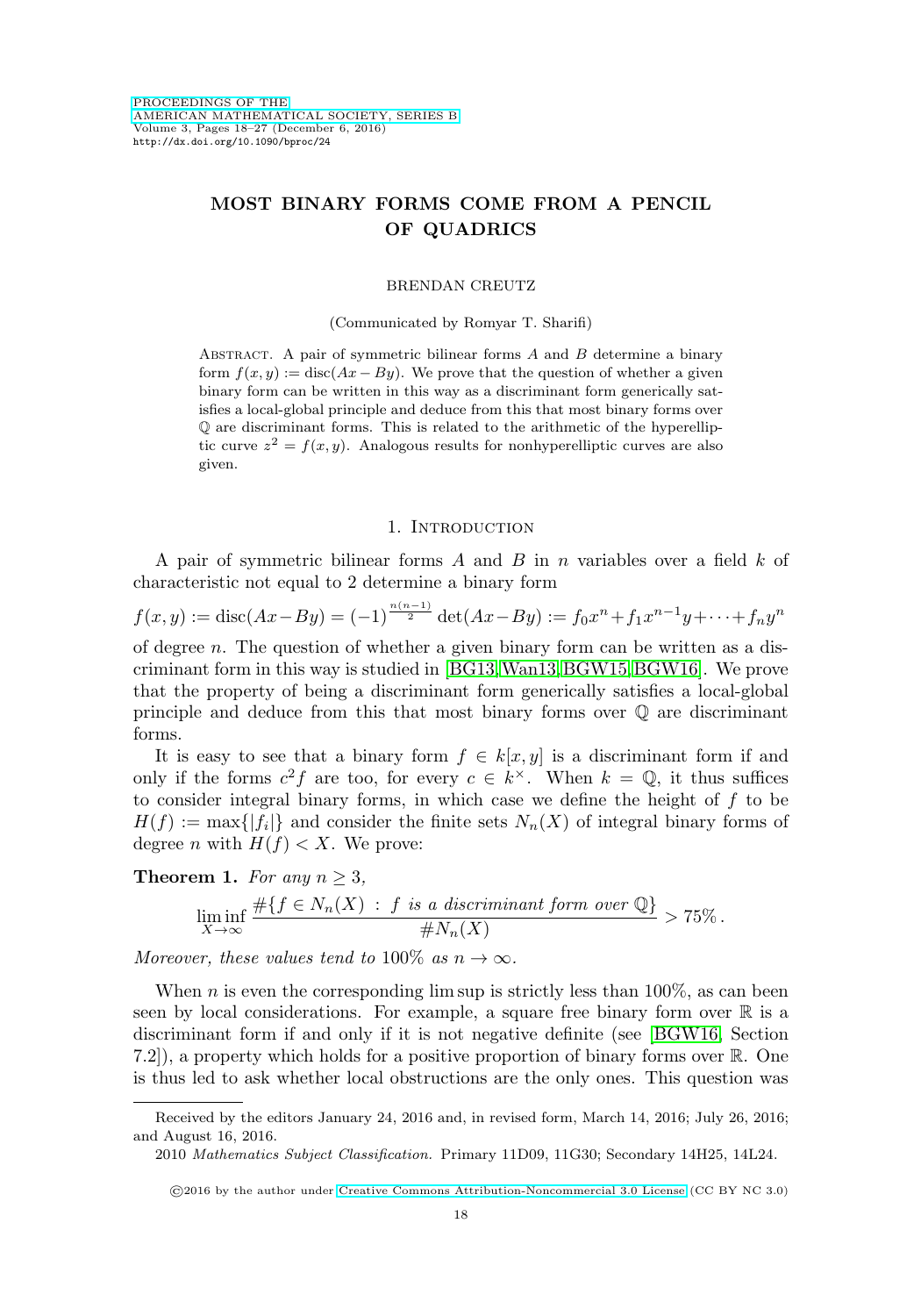posed in [\[BS09,](#page-8-3) Question 7.2], albeit using somewhat different language. When  $n = 2$ , the answer is yes and turns out to be equivalent to the Hasse principle for conics, and in this case the limit appearing in Theorem [1](#page-0-0) is the probability that a random conic has a rational point, which is 0 (see [\[BCF15,](#page-8-4) Theorem 1.4]).

When  $k$  is a number field, define the height of  $f$  to be the height of the point  $(f_0 : \cdots : f_n)$  in weighted projective space  $\mathbb{P}^n(2 : \cdots : 2)$ , and set  $N_{n,k}(X)$  to be the finite set of degree n binary forms over  $k$  of height at most X. We prove the following:

<span id="page-1-0"></span>**Theorem 2.** Let k be a number field. For any  $n \geq 1$ ,

$$
\lim_{X \to \infty} \frac{\#\{f \in N_{n,k}(X) : f \text{ is a discriminant form over } k\}}{\#\{f \in N_{n,k}(X) : f \text{ is a discriminant form everywhere locally}\}} = 100\%.
$$

It is known that a square free binary form  $f(x, y)$  is a discriminant form over k if the smooth projective hyperelliptic curve with affine model given by  $z^2 = f(x, 1)$ has a rational point [\[BGW16,](#page-8-2) Theorem 28]. In particular binary forms of odd degree are discriminant forms. Results of Poonen and Stoll allow one to compute the proportion of hyperelliptic curves over  $\mathbb Q$  of fixed genus that have points everywhere locally [\[PS99a,](#page-9-1) [PS99b\]](#page-9-2). This gives lower bounds on the proportion of binary forms of fixed even degree that are locally discriminant forms. Computing these bounds and applying Theorem [2,](#page-1-0) one obtains Theorem [1.](#page-0-0)

Theorem [2](#page-1-0) states that the property of being a discriminant form satisfies a localglobal principle generically. This is rather surprising given that such a local-global principle does not hold in general. For example, there is a positive density set of positive square free integers  $c$  such that the binary form

<span id="page-1-1"></span>(1.1) 
$$
f(x,y) = c(x^2 + y^2)(x^2 + 17y^2)(x^2 - 17y^2) \in \mathbb{Q}[x, y]
$$

is a discriminant form locally, but not over  $\mathbb Q$  (see [\[Cre13,](#page-8-5) Theorem 11]). Of course, the forms appearing in [\(1.1\)](#page-1-1) are not generic. It is well known (as was first proved over  $\mathbb Q$  by van der Waerden  $\vert \text{vdW}36 \vert$ ) that 100% of degree n univariate polynomials over a number field have Galois group  $S_n$ . Therefore Theorem [2](#page-1-0) is a consequence of the following:

<span id="page-1-2"></span>**Theorem 3.** Suppose  $f(x, y) \in k[x, y]$  is a binary form of degree n over a global field k of characteristic not equal to 2 and such that  $f(x, 1)$  has Galois group  $S_n$ . If  $f(x, y)$  is a discriminant form everywhere locally, then  $f(x, y)$  is a discriminant form over k.

A square free binary form  $f(x, y)$  of even degree gives an affine model of a smooth hyperelliptic curve  $C: z^2 = f(x, 1)$  with two points at infinity. As shown in [\[BGW16\]](#page-8-2) the  $SL_n(k)$ -orbits of pairs  $(A, B)$  with discriminant form  $f(x, y)$  correspond to  $k$ -forms of the maximal abelian covering of  $C$  of exponent 2 unramified outside the pair of points at infinity. Geometrically these coverings arise as pullbacks of multiplication by 2 on the generalized Jacobian  $J_{\rm m}$  where  $\rm m$  is the modulus comprising the points at infinity. The Galois-descent obstruction to the existence of such coverings over  $k$  (and hence to the existence of a pencil of quadrics over  $k$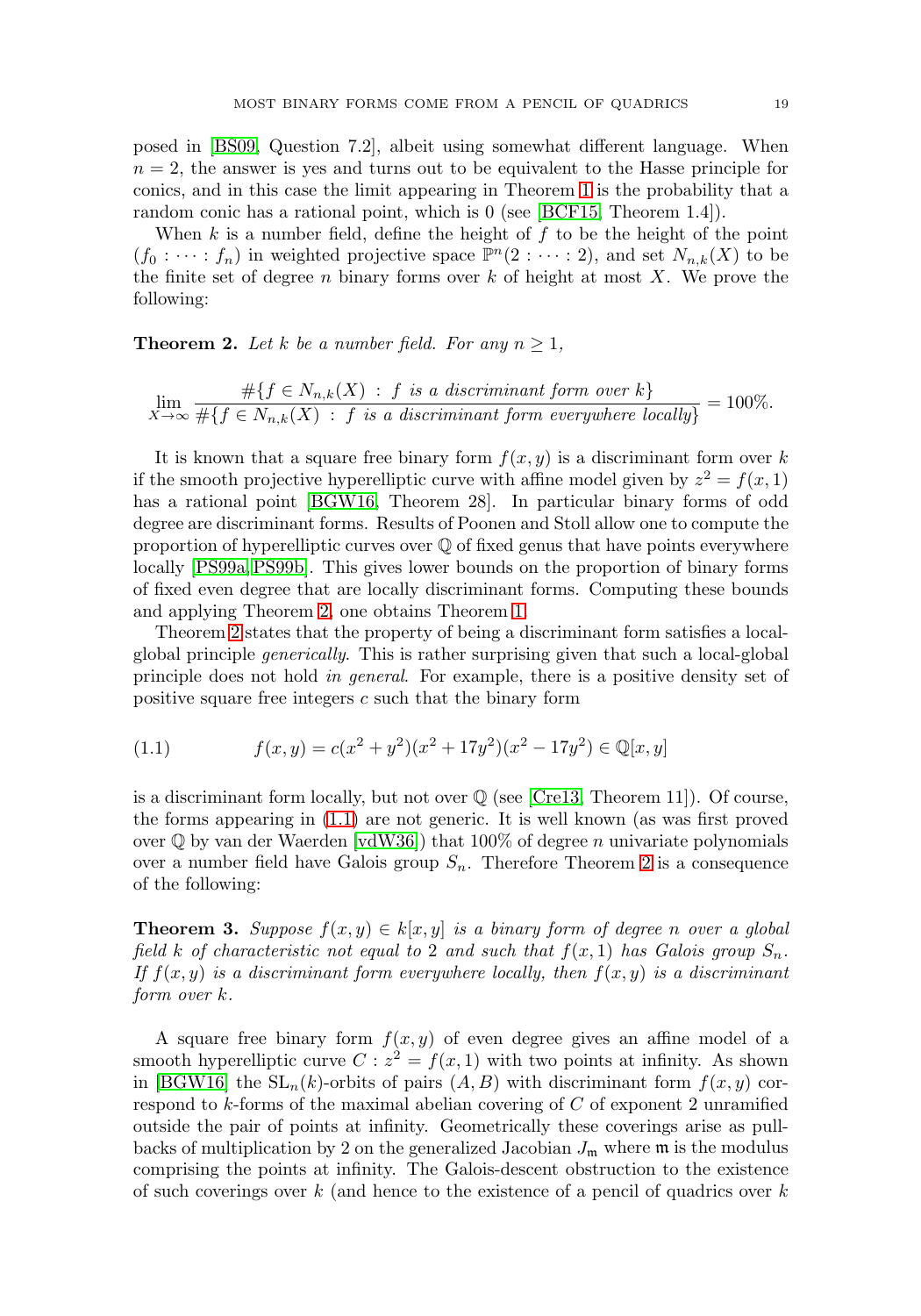with discriminant form  $f(x, y)$  is an element of  $H^2(k, J_m[2])$  ([\[BGW16,](#page-8-2) Theorems 13 and 24]). The Galois action on  $J_{\mathfrak{m}}[2]$  factors faithfully through the Galois group of  $f(x, 1)$ , so Theorem [3](#page-1-2) follows from:

<span id="page-2-0"></span>**Theorem 4.** Suppose C is a hyperelliptic curve of genus g over a global field k of characteristic not equal to 2 and that  $Gal(k(J_m[2])/k) = S_{2q+2}$ . Then  $III^2(k, J_m[2])$ = 0; i.e., an element of  $H^2(k, J_m[2])$  is trivial if it is everywhere locally trivial.

This result is all the more surprising given that the analogous statement for the usual Jacobian is not true! There exist hyperelliptic curves of genus  $g$  with Jacobian J, generic Galois action on J[2] and such that  $III<sup>1</sup>(k, J[2]) \simeq III<sup>2</sup>(k, J[2]) \neq 0$ . A concrete example is given in [\[PR11,](#page-9-4) Example 3.20]; see also Example [16](#page-7-0) below. This leads one to suspect that there may exist locally solvable hyperelliptic curves whose maximal abelian unramified covering of exponent 2 does not descend to  $k$ (or, equivalently, that the torsor  $J^1$  parameterizing divisor classes of degree 1 is not divisible by 2 in the group  $H^1(k, J)$ . This can happen when the action of Galois on  $J[2]$  is not generic; an example is given in [\[CV15,](#page-9-5) Theorem 6.7]. But Theorem [4](#page-2-0) implies that it cannot happen when the Galois action is generic:

**Theorem 5.** Suppose C is an everywhere locally soluble hyperelliptic curve satisfying the hypothesis of Theorem 4 and let  $\overline{C}$  denote the base change to a separable closure of k. Then

- (a) the maximal unramified abelian covering of  $\overline{C}$  of exponent 2 descends to k, and
- (b) the maximal abelian covering of  $\overline{C}$  of exponent 2 unramified outside m descends to k.

*Proof.* The covering in (a) is the maximal unramified subcovering of that in (b), while (b) follows from Theorem [4](#page-2-0) and the discussion preceding it.

Theorem [4](#page-2-0) generalizes to the context considered in [\[Cre16\]](#page-9-6), which we now briefly summarize. Given a curve  $C$ , an integer  $m$  and a reduced base point free effective divisor **m** on C, multiplication by m on the generalized Jacobian  $J_m$  factors through an isogeny  $\varphi : A_{\mathfrak{m}} \to J_{\mathfrak{m}}$  whose kernel is dual to the Galois module  $\mathcal{J}[m] :=$  $(\text{Pic}(C_{\overline{k}})/\langle \mathfrak{m} \rangle)[m]$ . In the situation considered above  $m = \deg(\mathfrak{m}) = 2$  and  $\varphi$  is multiplication by 2 on  $J_{\mathfrak{m}}$  (in this case the duality is proved in [\[PS97,](#page-9-7) Section 6]). Via geometric class field theory the isogeny  $\varphi$  corresponds to an abelian covering of  $C_{\overline{k}}$  of exponent m unramified outside m. The maximal unramified subcoverings of the k-forms of this ramified covering are the m-coverings of  $C$  parameterized by the explicit descents in [\[BS09,](#page-8-3)[Cre14,](#page-9-8)[BPS16\]](#page-8-6). The Galois-descent obstruction to the existence of such a covering over k is the class in  $H^2(k, A_{\mathfrak{m}}[\varphi])$  of the coboundary of  $[J_m^1]$  from the exact sequence  $0 \to A_m[\varphi] \to A_m \to J_m \to 0$ .

The following theorem says that the group  $III^2(k, A_{\mathfrak{m}}[\varphi])$  is trivial provided the action of Galois on the m-torsion of the Jacobian is sufficiently generic. Theorem [4](#page-2-0) is case (1).

<span id="page-2-1"></span>**Theorem 6.** Suppose k is a global field of characteristic not dividing m, C is a smooth projective and geometrically integral curve of genus g over  $k$ , and  $m$ ,  $m$  and  $\varphi$  are as above. In all of the cases listed below,  $III^2(k, A_\mathfrak{m}[\varphi]) = 0$ .

- (1)  $m = \deg(\mathfrak{m}) = h^0([\mathfrak{m}]) = 2$  and  $\text{Gal}(k(J_{\mathfrak{m}}[2])/k) \simeq S_{2g+2}$ .
- (2)  $m = 2$ ,  $m$  is a canonical divisor and  $Gal(k(J[2])/k) \simeq Sp_{2a}(\mathbb{F}_2))$ .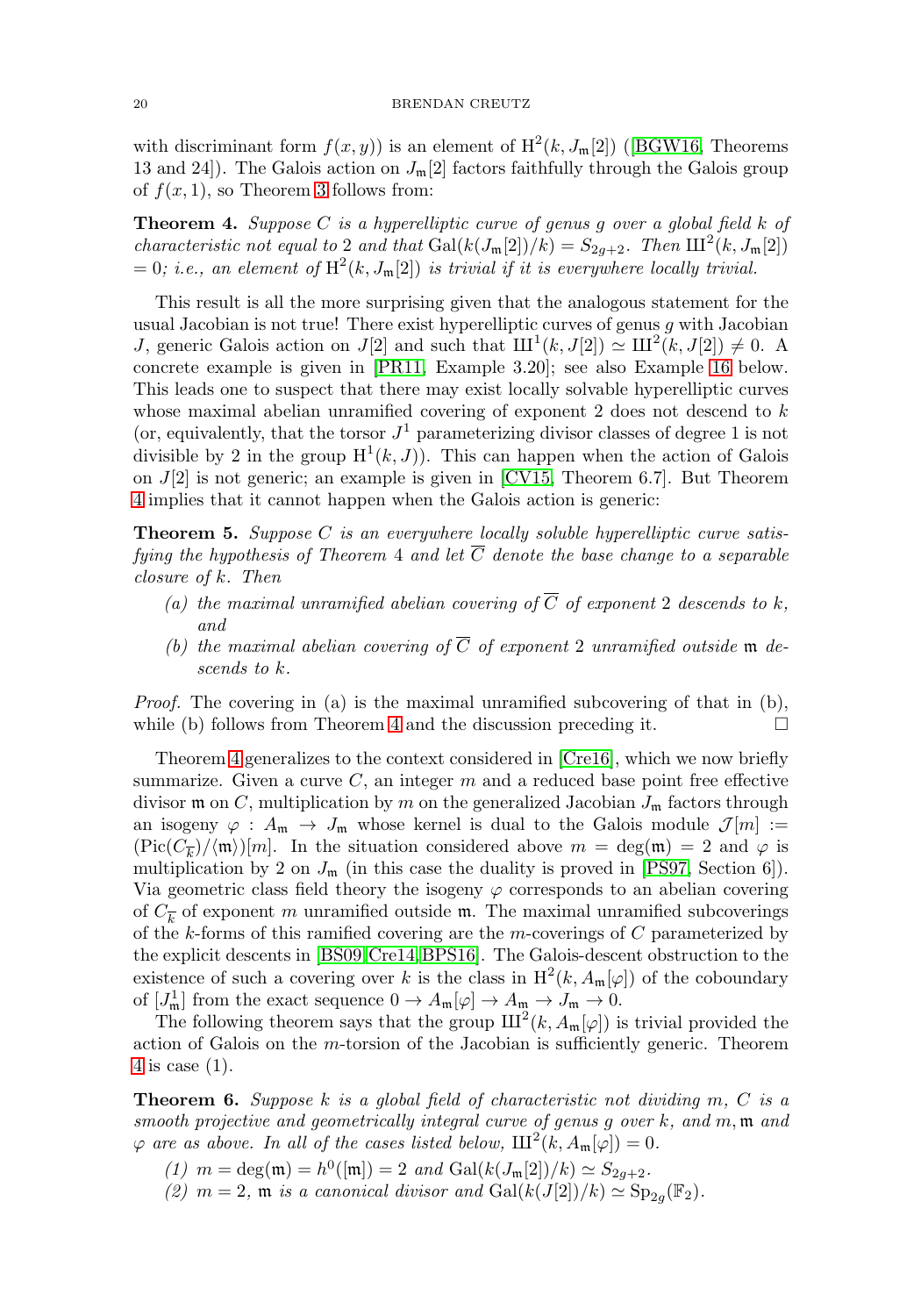- (3)  $q = 1$  and  $m = \deg(m) = 2$ .
- (4)  $g = 1$ ,  $m = \deg(\mathfrak{m}) = p^r$  for some prime p and integer  $r \geq 1$  and neither of the following holds:
	- (a) The action of the absolute Galois group,  $Gal_k$ , on  $J[p]$  is reducible.
	- (b) The action of  $Gal_k$  on  $J[p]$  factors through the symmetric group  $S_3$ .

Remark 7. The statement and proof of the theorem depend only on the cohomology of the Gal<sub>k</sub>-module  $\mathcal{J}[m] := (\text{Pic}(C_{\overline{k}})/\langle \mathfrak{m} \rangle)[m]$  and its dual  $A_{\mathfrak{m}}[\varphi] = \mathcal{J}[m]^{\vee}$ . If one likes, this can be taken as the definition of  $A_{\mathfrak{m}}[\varphi]$ , and the isogeny can be ignored.

In the case of genus one curves, the corresponding coverings can be described using the period-index obstruction map in  $[CFO<sup>+</sup>08]$  $[CFO<sup>+</sup>08]$ . For example, a genus 1 hyperelliptic curve  $C: z^2 = f(x, y)$  can be made into a 2-covering of its Jacobian. If  $f(x, y)$  is the discriminant form of the pair  $(A, B)$ , then the quadric intersection  $C' : A = B = 0$  in  $\mathbb{P}^3$  is a lift of C to a 4-covering of the Jacobian. This covering has trivial period-index obstruction in the sense described in  $[CFO<sup>+</sup>08]$  $[CFO<sup>+</sup>08]$  and, conversely, any lift to a 4-covering with trivial period-index obstruction may be given by an intersection of quadrics which generate a pencil with discriminant form  $f(x, y)$ . The analogous statement holds for any  $m \geq 2$  (see [\[Cre16\]](#page-9-6)). Using this and Theorem [6](#page-2-1) we obtain the following:

**Theorem 8.** Fix  $m \geq 2$ . For 100% of locally solvable genus one curves C of degree m there exists a genus one curve D of period and index dividing  $m^2$  such that  $m[D]=[C]$  in the group  $H^1(k, \text{Jac}(C))$  parameterizing isomorphism classes of torsors under the Jacobian of C.

When  $m = 2$  case (3) of Theorem [6](#page-2-1) shows that we may replace "100%" with "all". This was first proved in the author's PhD thesis [\[Cre10,](#page-8-8) Theorem 2.5]. It would be interesting to determine if this is always true when  $m$  is prime. In this case it is known that there always exists D such that  $m[D]=[C]$  [\[Cas62,](#page-8-9) Section 5 (but not for composite m [\[Cre13\]](#page-8-5)). However, it is unknown whether D may be chosen to have index dividing  $m^2$ .

The proportion of locally solvable genus one curves of degree 3 has been computed by Bhargava-Cremona-Fisher [\[BCF16\]](#page-8-10). As 100% of cubic curves satisfy the hypothesis in case (4) of Theorem [6,](#page-2-1) this yields the following:

**Theorem 9.** At least 97% of cubic curves C admit a lift to a genus one curve D of period and index 9 such that  $3[D]=[C]$  in the Weil-Châtelet group of the Jacobian.

#### 2. Proof of Theorem [6](#page-2-1)

For a  $Gal_k$ -module M let

$$
\mathrm{III}^i(k,M):=\ker\left(\mathrm{H}^i(k,M)\stackrel{\prod\mathrm{res}_v}{\longrightarrow}\prod_v\mathrm{H}^i(k_v,M)\right),
$$

the product running over all completions of  $k$ . For a finite group  $G$  and  $G$ -module M define

$$
\mathrm{H}^i_*(G,M) := \ker \left( \mathrm{H}^i(G,M) \stackrel{\prod \mathrm{res}_g}{\longrightarrow} \prod_{g \in G} \mathrm{H}^i(\langle g \rangle, M) \right) .
$$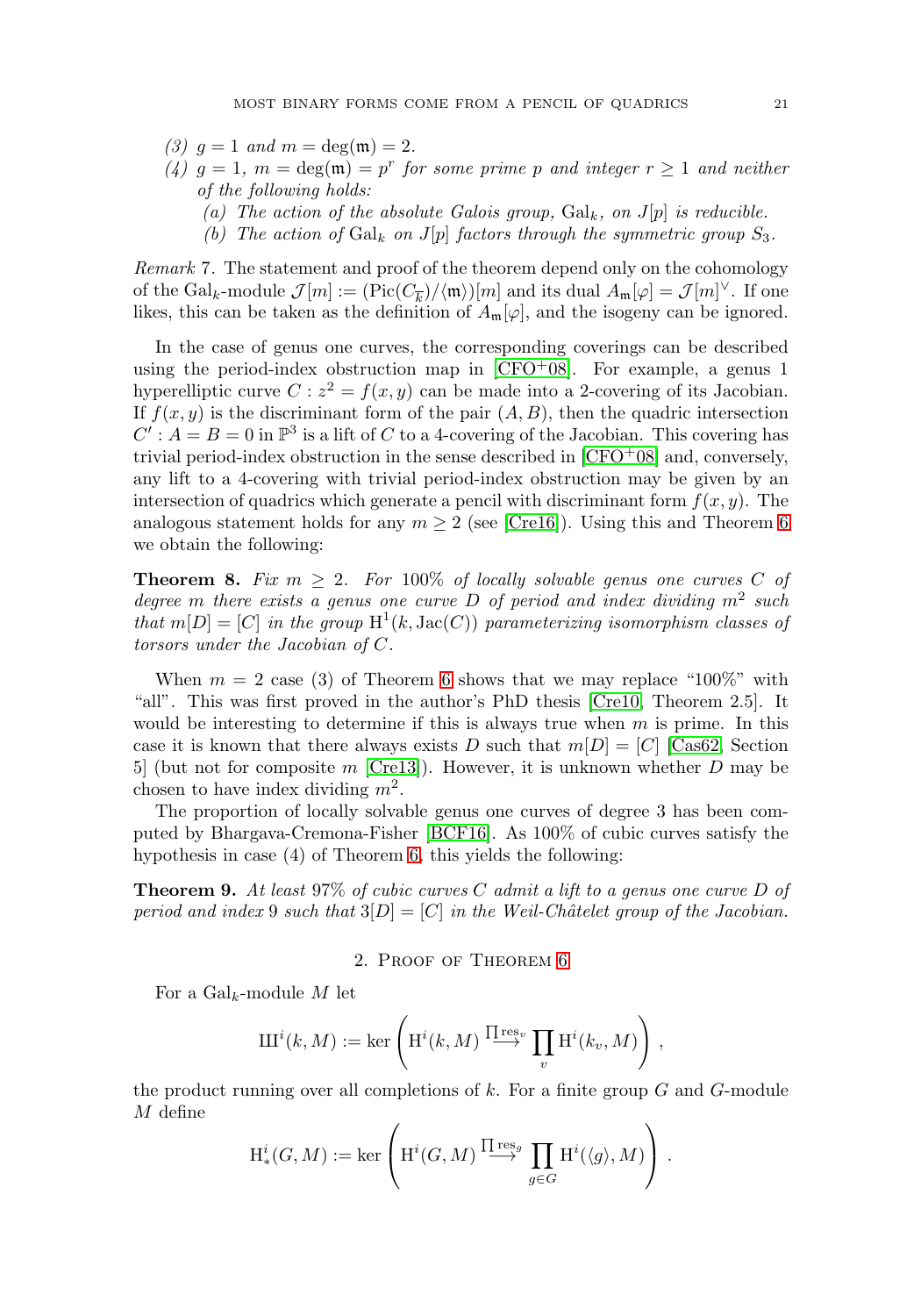<span id="page-4-0"></span>**Lemma 10.** Suppose M is a finite  $Gal_k$ -module and let  $G := Gal(k(M)/k)$  be the Galois group of its splitting field over k. Then

- (1)  $\text{III}^1(k,M)$  is contained in the image of  $\text{H}^1_*(G,M)$  under the inflation map, (2) if  $H^1_*(G, M) = 0$ , then  $III^1(k, M) = 0$ , and
- <span id="page-4-1"></span>(3) if  $H^1_*(G, M^{\vee}) = 0$ , then  $III^2(k, M) = 0$ .

*Proof.* (1)  $\Rightarrow$  (2) because the inflation map is injective, and (2)  $\Rightarrow$  (3) by Tate's global duality theorem. We prove (1) using Chebotarev's density theorem as follows.

Let  $K = k(M)$  and for each place v of k, choose a place v of K above v and let  $G_{\mathfrak{v}} = \text{Gal}(K_{\mathfrak{v}}/k_v)$  be the decomposition group. The inflation-restriction sequence gives the following commutative and exact diagram:

$$
0 \longrightarrow H^{1}(G, M) \xrightarrow{\inf} H^{1}(k, M) \xrightarrow{\operatorname{res}} H^{1}(K, M)
$$
  
\n
$$
\downarrow^{a} \qquad \qquad \downarrow^{b} \qquad \qquad \downarrow^{c}
$$
  
\n
$$
0 \longrightarrow \prod_{v} H^{1}(G_{v}, M) \longrightarrow \prod_{v} H^{1}(k_{v}, M) \longrightarrow \prod_{v} H^{1}(K_{v}, M)
$$

Since M splits over K, we have  $H^1(K,M) = \text{Hom}_{cont}(\text{Gal}_K, M)$ . The map c is therefore injective by Chebotarev's density theorem. Hence ker(b) = inf(ker(a)). By a second application of Chebotarev's density theorem, the groups  $G_v$  range (up to conjugacy) over all cyclic subgroups of G. From this it follows that ker(a)  $\subset$  $H_*^1(G,M).$  $\downarrow^1(G, M)$ .  $\Box$ 

Recall that  $\mathcal{J}[m] := (\text{Pic}(C_{\overline{k}})/\langle \mathfrak{m} \rangle)[m]$ . Since  $\mathcal{J}[m]^\vee = A_{\mathfrak{m}}[\varphi]$  (see [\[Cre16\]](#page-9-6)) it suffices to prove, under the hypothesis of Theorem [6,](#page-2-1) that

$$
H^1_*(Gal(k(\mathcal{J}[m])/k), \mathcal{J}[m]) = 0.
$$

2.1. **Proof of Theorem [6](#page-2-1) case (1).** By assumption, the complete linear system associated to m gives a double cover of  $\pi : C \to \mathbb{P}^1$  which is not ramified at m. Changing coordinates if necessary, we may arrange that m is the divisor above  $\infty$  ∈  $\mathbb{P}^1$ . Then C is the hyperelliptic curve given by  $z^2 = f(x, y)$ , where  $f(x, y)$  is a binary form of degree  $n := 2g + 2$  with nonzero discriminant. The ramification points of  $\pi$  form a finite étale subscheme  $\Delta \subset C$  of size n which may be identified with the set of roots of  $f(x, 1)$ .

As described in [\[PS97,](#page-9-7) Section 5] (see also [\[BGW16,](#page-8-2) Proposition 22]), we may identify  $A_{\mathfrak{m}}[\varphi] = J_{\mathfrak{m}}[2] \simeq \operatorname{Res}_{\Delta}^1 \mu_2$  with the subsets of  $\Delta$  of even parity, while  $\mathcal{J}[2] \simeq$  $\text{Res}_{\Delta} \mu_2/\mu_2$  corresponds to subsets modulo complements and  $J[2] \simeq \text{Res}_{\Delta}^1 \mu_2/\mu_2$ corresponds to even subsets modulo complements. Parity of intersection defines a Galois equivariant and nondegenerate pairing,

$$
e:J_{\mathfrak{m}}[2]\times \mathcal{J}[2]\to \mathbb{Z}/2\mathbb{Z}.
$$

(See [\[PS97,](#page-9-7) Section 6] or [\[Cre16\]](#page-9-6).) The induced pairing on  $J(2] \times J(2)$  is the Weil pairing (written additively). Fixing an identification of the roots of  $f(x, 1)$  with the set  $\{1,\ldots,n\}$ , the action of Gal<sub>k</sub> on  $\mathcal{J}[2]$  factors through the symmetric group  $S_n$ . The following lemma proves Theorem [6\(](#page-2-1)1).

**Lemma 11.**  $H^1_*(S_n, \mathcal{J}[2]) = 0.$ 

*Proof.* For  $t = 1, ..., n - 1$ , let  $\tau_t$  denote the transposition  $\tau_t := (t, t + 1) \in S_n$ and let  $P_t := \{t, t+1\} \in J_m[2]$  (recall  $J_m[2]$  is identified with the even subsets of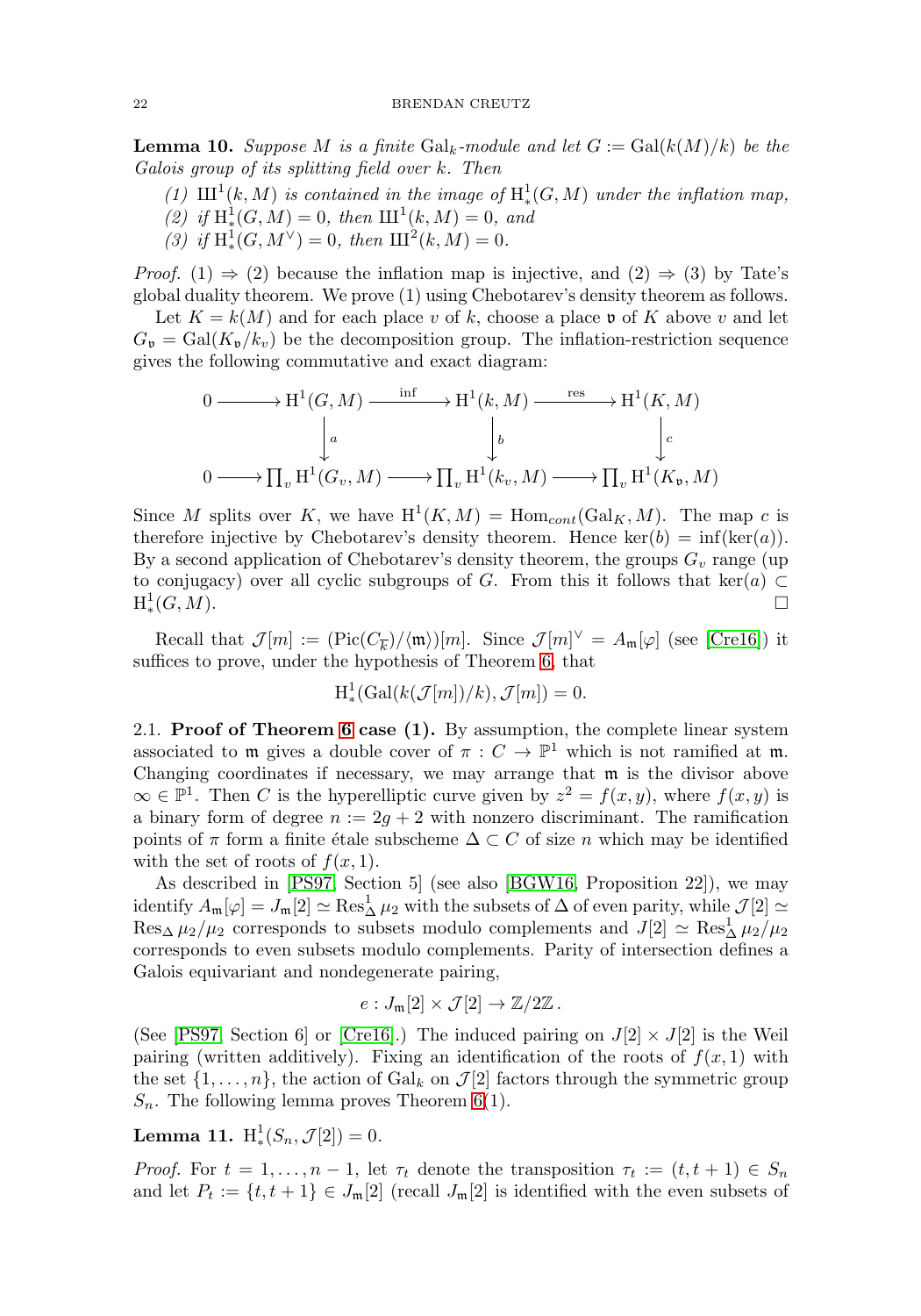$\{1,\ldots,n\}$ ). We use  $\tilde{P}_t$  to denote the image of  $P_t$  in  $J[2] \subset \mathcal{J}[2]$ . We note that for any  $Q \in \mathcal{J}[2],$ 

$$
\tau_t(Q) + Q = e(P_t, Q)\tilde{P}_t.
$$

This is because  $\tau_t$  is a transposition, addition is given by the symmetric difference, and the pairing e is given by parity of intersection.

Now suppose  $\xi$  is a 1-cocycle in  $Z^1(S_n,\mathcal{J}[2])$  which represents a class in  $H^1_*(S_n, \mathcal{J}[2])$ . By our assumption, the restriction of  $\xi$  to the subgroup  $\langle \tau_t \rangle$  is a coboundary. Hence there is some  $Q_t \in \mathcal{J}[2]$  such that  $\xi_{\tau_t} = \tau_t(Q_t) + Q_t =$  $e(P_t, Q)\tilde{P}_t$ . Since  $P_1, \ldots, P_{n-1}$  form a basis for  $J_{\mathfrak{m}}[2]$  and e is nondegenerate, we can find  $Q \in \mathcal{J}[2]$  such that  $e(P_t, Q) = e(P_t, Q_t)$  for all t. From this it follows that  $\xi_{\tau_t} = \tau_t(Q) + Q$ , for all t. In other words, Q simultaneously plays witness to the fact that  $\xi$  is a coboundary on each of the subgroups  $\langle \tau_t \rangle$ . But then  $\xi$  must be a coboundary, since the  $\tau_t$  generate  $S_n$ .  $\Box$ 

2.2. **A lemma.** Identifying  $J[m]$  with  $Pic^0(C_{\overline{k}})[m]$  gives an exact sequence,

$$
0 \to J[m] \stackrel{\iota}{\longrightarrow} \mathcal{J}[m] \stackrel{\frac{1}{\ell} \deg}{\longrightarrow} \mathbb{Z}/m\mathbb{Z} \to 0,
$$

where the integer  $\ell$  is deg(m)/m.

<span id="page-5-0"></span>**Lemma 12.** Let  $G = \text{Gal}(k(J[m])/k)$  and  $G' = \text{Gal}(k(J[m])/k)$ . The map  $\iota_* \circ \inf$ :  $H^1(G, J[m]) \to H^1(G', \mathcal{J}[m])$  induces a surjection

$$
\ker\left(\mathrm{H}^1(G,\mathcal{J}[m])\to\bigoplus_{g\in G'}\mathrm{H}^1(\langle g\rangle,\mathcal{J}[m])\right)\longrightarrow \mathrm{H}^1_*(G',\mathcal{J}[m])\,.
$$

Proof. Cohomology of G'-modules gives an exact sequence,

$$
\mathbb{Z}/m\mathbb{Z} \stackrel{\delta}{\to} \mathrm{H}^1(G', J[m]) \to \mathrm{H}^1(G', \mathcal{J}[m]) \to \mathrm{H}^1(G', \mathbb{Z}/m\mathbb{Z}).
$$

Since  $H^1_*(G', \mathbb{Z}/m\mathbb{Z}) = 0$ , we see that  $H^1_*(G', \mathcal{J}[m])$  is contained in the image of  $H^1(G', J[m])$ . Hence, we may lift any  $x \in H^1(G', \mathcal{J}[m])$  to some  $y \in H^1(G', J[m])$ . Now G' sits in an exact sequence  $0 \to N \to G' \to G \to 1$ . We must show it is possible to choose y such that  $res_N(y) = 0$ , where  $res_N$  is as in the inflationrestriction sequence

$$
0 \to \mathrm{H}^1(G, J[m]) \xrightarrow{\mathrm{inf}_N} \mathrm{H}^1(G', J[m]) \xrightarrow{\mathrm{res}_N} \mathrm{H}^1(N, J[m])^G.
$$

To that end we will determine res<sub>N</sub>  $\circ \delta(1)$ . Since N acts trivially on J[m] we have that  $H^1(N, J[m])^G = \text{Hom}_G(N, J[m])$  (here G acts on the abelian group N by conjugation in G'). Let  $\epsilon \in \mathcal{J}[m]$  be a lift of  $1 \in \mathbb{Z}/m\mathbb{Z}$ . By definition,  $\text{res}_N \circ \delta(1)$  is (represented by) the map  $i : N \to J[m]$  given by  $i(\sigma) = \sigma(\epsilon) - \epsilon$ . It follows from the general theory that  $i$  is a morphism of  $G$ -modules. This is verified by the following computation:

$$
i(^{g}\sigma) = i(\tilde{g}\sigma\tilde{g}^{-1}) \qquad \qquad \text{(where } \tilde{g} \text{ is a lift of } g \text{ to } G')
$$
  
\n
$$
= \tilde{g} \left( \sigma(\tilde{g}^{-1}(\epsilon)) - \tilde{g}^{-1}(\epsilon) \right)
$$
  
\n
$$
= \tilde{g} \left( \sigma(\epsilon + a) - (\epsilon + a) \right) \qquad \qquad \text{(where } \tilde{g}^{-1}(\epsilon) - \epsilon = a \in J[m])
$$
  
\n
$$
= g(\sigma(\epsilon) - \epsilon) \qquad \qquad \text{(since } N \text{ acts trivially on } J[m])
$$
  
\n
$$
= g(i(\sigma)).
$$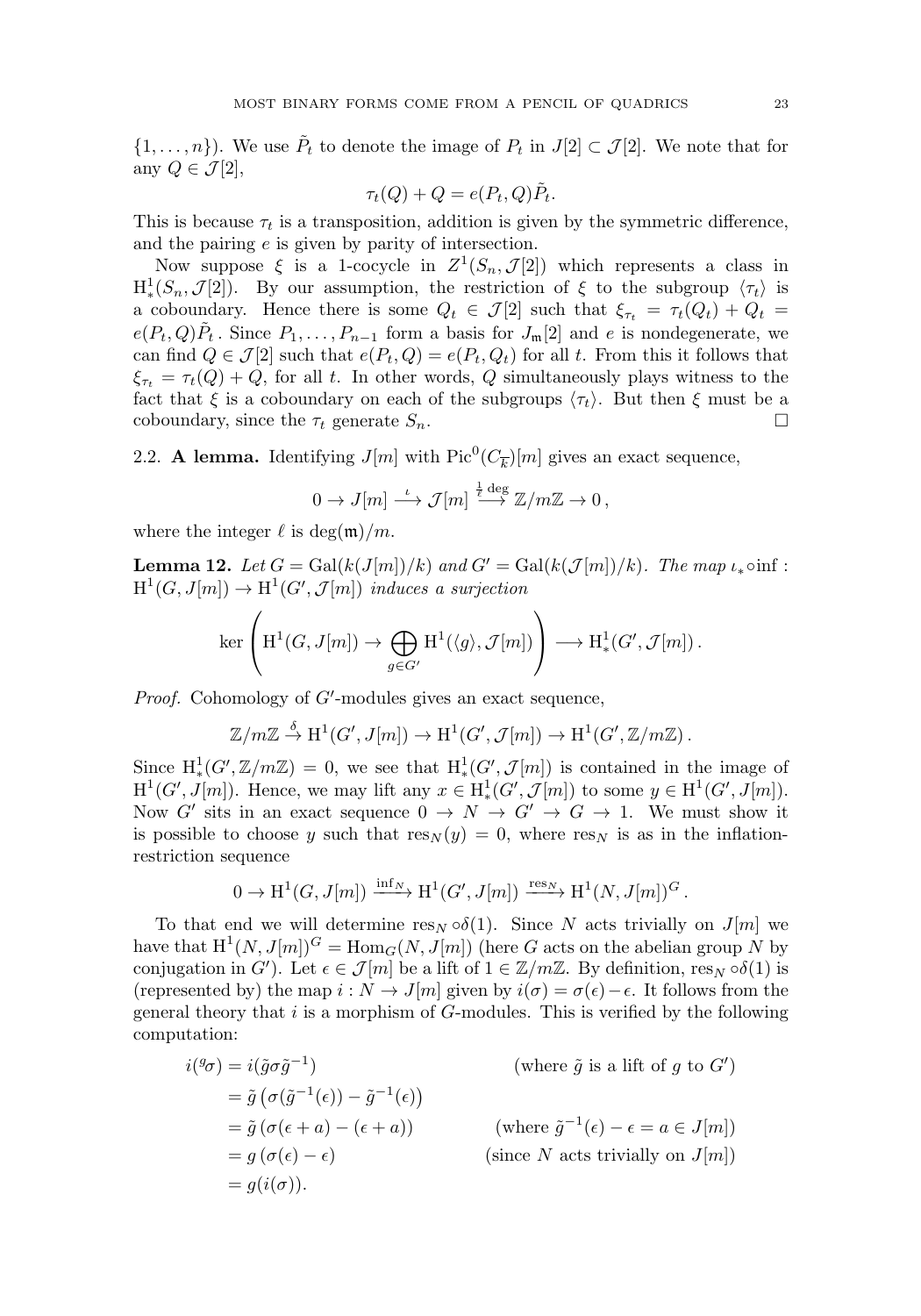We claim moreover that i is injective. Indeed, if  $\sigma \in N$  acts trivially on  $\epsilon$ , then  $\sigma$  acts trivially on all of  $\mathcal{J}[m]$  (because N acts trivially on  $J[m]$ , and  $\mathcal{J}[m]$  is generated by  $J[m]$  and  $\epsilon$ ).

By assumption on x,  $res_{\alpha}(y)$  lies in the image of  $\delta : \mathbb{Z}/m\mathbb{Z} \to H^1(\langle q \rangle, J[m])$ , for every  $g \in G'$ . It follows that  $res_N(y)$  lies in the subgroup

$$
End_G(N) = Hom_G(N, i(N)) \subset Hom_G(N, J[m])
$$

and, moreover, that this endomorphism sends every element to some multiple of itself. Any such endomorphism is a multiple of the identity, in which case  $res_N(y)$ is a multiple of res<sub>N</sub>  $\circ\delta(1)$ . We may therefore adjust our lift y of x by a multiple  $\delta(1)$  to arrange that  $res_N(y) = 0$ . This proves the lemma.  $\Box$ 

2.3. **Proof of Theorem [6](#page-2-1) case (2).** Suppose C has genus  $g \geq 2$ ,  $m = 2$  and m is a reduced and effective canonical divisor. Then  $\deg(\mathfrak{m})=2g-2$ . Since the Weil pairing on  $J[2] \times J[2]$  is alternating and Galois equivariant, the action of Gal<sub>k</sub> on  $J[2]$ factors through the symplectic group  $Sp(J[2]) \simeq Sp_{2g}(\mathbb{F}_2)$ . By [\[BPS16,](#page-8-6) Proposition 5.4] the action of Gal<sub>k</sub> on  $\mathcal{J}[2] = Pic(\mathcal{C}_{\overline{k}})/\langle[\mathfrak{m}]\rangle$  also factors through Sp(J[2]). We will show that  $H^1_*(Sp(J[2]), \mathcal{J}[2]) = 0$ , after which the theorem follows from Lemma  $10(3)$  $10(3)$ .

Let  $\delta$  be the coboundary in Sp(J[2])-cohomology of the exact sequence  $0 \rightarrow$  $J[2] \to \mathcal{J}[2] \to \mathbb{Z}/2\mathbb{Z} \to 0$ . The sequence is not split, so  $\delta(1)$  is nonzero. A direct (but rather involved) computation of group cohomology shows that  $H^1(Sp(V), V)$ has  $\mathbb{F}_2$ -dimension 1 for any symplectic space V of dimension  $\geq 4$  over  $\mathbb{F}_2$  (see [\[Pol71,](#page-9-9) Theorems 5.2, 4.8 and 4.1]). It follows that  $H^1(Sp(J[2]), J[2]) = \langle \delta(1) \rangle$ . Since the image of  $\delta(1)$  in  $H^1(Sp(J[2]), J[2])$  is trivial, Lemma [12](#page-5-0) shows that  $H^1_*(Sp(J[2]), \mathcal{J}[2]) = 0.$ 

# 2.4. **Proof of Theorem [6](#page-2-1) case (3).** We may assume  $q = 1$ . Let

$$
G = \text{Gal}(k(J[2])/k).
$$

By Lemma [12](#page-5-0) it is enough to show that  $H^1(G, J[2]) = 0$ . Noting that  $G \subset S_3$ , let  $G_0$ be the intersection of G with the unique index 2 subgroup of  $S_3$ . Then  $G_0$  has odd order, so  $H^1(G_0, J[2]) = 0$ . Also, the order of  $G/G_0$  and the characteristic of  $J[2]^{G_0}$ both divide 2, so  $H^1(G/G_0, J[2]^{G_0}) = 0$ . (This follows easily from the computation of cohomology of cyclic groups, since the conditions imply that the kernel of the norm is equal to the image of the augmentation ideal.) The inflation-restriction sequence then gives that  $H^1(G, J[2]) = 0$  as desired.

2.5. **Proof of Theorem [6](#page-2-1) case (4).** Suppose C is a genus one curve and deg(m) =  $m = p^r$  for some prime p and positive integer r. It suffices to show that  $\text{III}^1(k,\mathcal{J} [m])$  $= 0$  except possibly when one of the following holds.

- (a) The action of  $Gal_k$  on  $J[p]$  is reducible, or
- (b)  $r > 1$  and the action of Gal<sub>k</sub> on  $J[p]$  factors through the symmetric group  $S_3$ .

So let us assume neither of these conditions holds. For  $s \geq 1$  let  $G_s = \text{Gal}(k(J[p^s])/k)$ . By Lemma [12](#page-5-0) it suffices to show that  $H^1(G_r, J[p^r]) = 0$ . The case  $r = 1$  follows from Lemma [13](#page-7-1) below. For  $r > 1$ , [CS15, Theorem 1] shows that the hypotheses ensure that the  $G_1$ -modules  $J[p]$  and  $\text{End}(J[p])$  have no common irreducible subquotient. In this case the proof is completed by Lemma [14.](#page-7-2)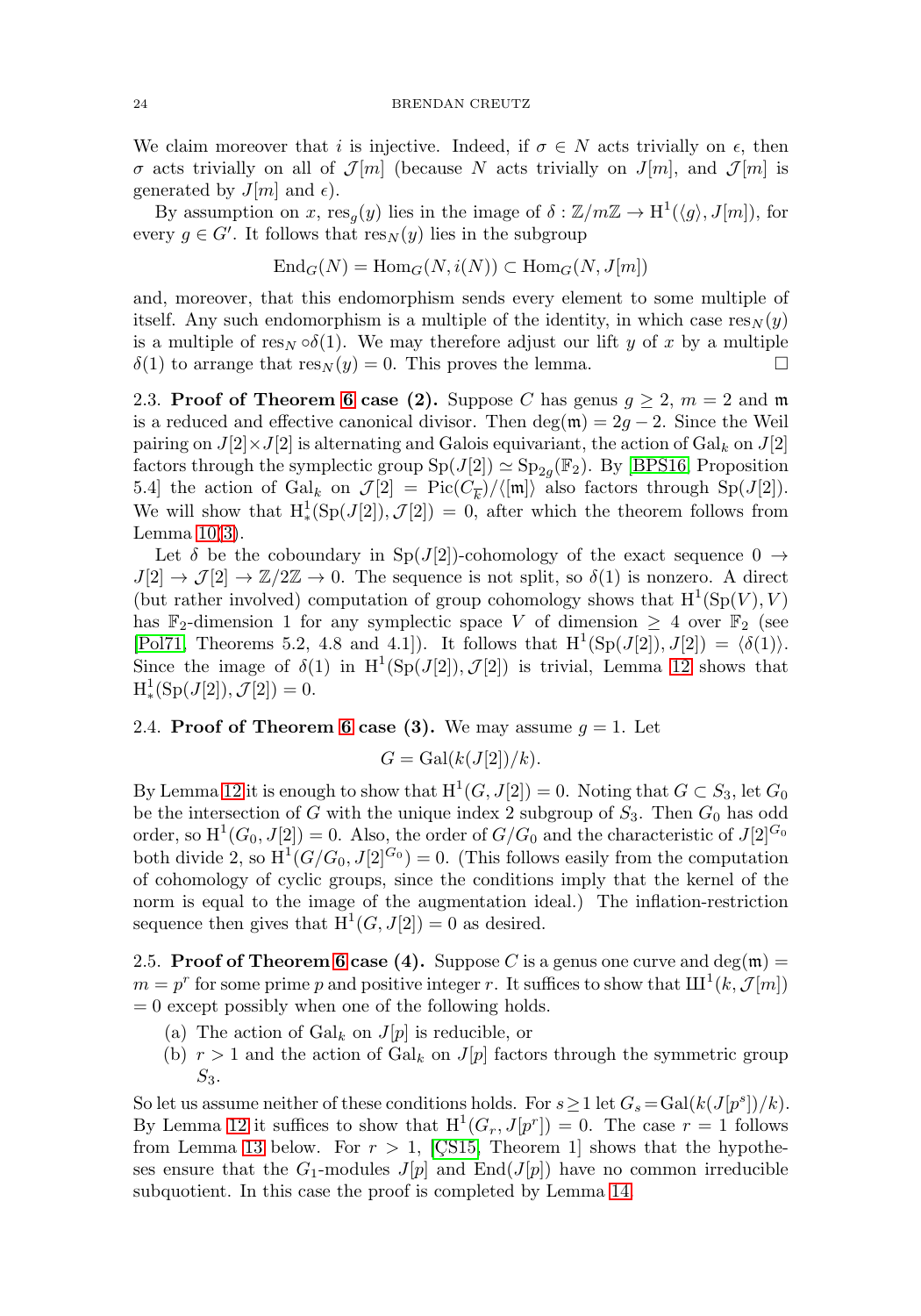<span id="page-7-1"></span>**Lemma 13.** If  $G_1$  acts on  $J[p]$  irreducibly, then  $H^1(G_1, J[p]) = 0$ .

*Proof.* If  $p \nmid \#G_1$ , then  $H^1(G_1, J[p])$  is obviously trivial. If  $p \mid \#G_1$ , then a well known result of Serre [\[Ser72,](#page-9-10) Proposition 15] implies that either  $SL_2(\mathbb{F}_p) \subset G_1$  or  $G_1$  is contained in a Borel subgroup of  $GL_2(\mathbb{F}_p)$ . In the latter case the action is reducible, so we may assume  $SL_2(\mathbb{F}_p) \subset G_1$ . As the case  $p = 2$  has already been addressed in the proof of case  $(3)$  of the theorem, we may assume p is odd. In this case  $G_1$  contains the normal subgroup  $\mu_2$  of order prime to p which has no fixed points. The corresponding inflation-restriction sequence

$$
0 \to H^1(G/\mu_2, J[p]^{\mu_2}) \to H^1(G, J[p]) \to H^1(\mu_2, J[p])
$$

shows that  $H^1(G_1, J[p])$  must vanish.

<span id="page-7-2"></span>**Lemma 14.** If  $H^1(G_1, J[p]) = 0$  and the  $G_1$ -modules  $J[p]$  and  $End(J[p])$  have no common irreducible subquotient, then  $H^1(G_r, J[p^r]) = 0$  for all  $r \ge 1$ .

Proof. We will prove below that the hypothesis of the lemma implies that  $H^1(G_r, J[p]) = 0$ . Assuming this, induction on s and the exact sequence  $0 \rightarrow$  $J[p^s] \to J[p^{s+1}] \to J[p] \to 0$  prove that  $H^1(G_r, J[p^s]) = 0$  for every  $1 \leq s \leq r$ .

As we have assumed  $H^1(G_1, J[p]) = 0$ , the inflation-restriction sequence gives an injective map  $H^1(G_r, J[p]) \hookrightarrow \text{Hom}_{G_1}(H_r, J[p])$ , where  $H_r = \text{Gal}(k(J[p^r])/k(J[p]))$ is the kernel of  $G_r \to G_1$ . The  $G_1$ -module  $H_r$  admits a filtration  $0 \subset H_1 \subset \cdots \subset H_r$ whose successive quotients are  $G_1$ -submodules of ker  $(\mathrm{GL}(J[p^s]) \to \mathrm{GL}(J[p^{s-1}])) \cong$ End(J[p]). So the hypothesis of the lemma implies that  $\text{Hom}_{G_1}(H_r, J[p]) = 0.$   $\Box$ 

## 3. Further remarks

The coboundary of 1 under the exact sequence of  $Gal_{k}$ -modules

<span id="page-7-3"></span>(3.1) 
$$
0 \to J[m] \to \mathcal{J}[m] \to \mathbb{Z}/m\mathbb{Z} \to 0
$$

gives a class in  $\mathrm{H}^1(k,J[m])$  which we denote by  $[J_m^{\ell}]$ . If either

- (i)  $m = \deg(\mathfrak{m}) = h^0([\mathfrak{m}]) = 2$  and g is even (i.e., C is a hyperelliptic curve of even genus) or
- (ii)  $m = 2$  and  $\mathfrak{m}$  is a canonical divisor,

then  $[J_m^{\ell}] \in H^1(k, J[2])$  is the class of the theta characteristic torsor (cf. [\[PR11,](#page-9-4) Definition 3.15]).

<span id="page-7-4"></span>**Lemma 15.** The inclusion  $J[m] \hookrightarrow \mathcal{J}[m]$  induces a map  $H^1(k, J[m]) \to H^1(k, \mathcal{J}[m])$ for which the following hold.

- (1)  $\text{III}^1(k,\mathcal{J}[m])$  is contained in the image of  $\text{H}^1(k, J[m])$ .
- (2) If  $\text{III}^1(k,\mathcal{J}[m]) = 0$ , then  $\text{III}^1(k, J[m]) \subset \langle [J^{\ell}_m] \rangle$ .
- (3) If  $[J_m^{\ell}] \in \mathrm{III}^1(k, J[m])$ , then there is an exact sequence

 $0 \to \langle [J_m^{\ell}]\rangle \subset \mathrm{III}^1(k, J[m]) \to \mathrm{III}^1(k, \mathcal{J}[m]) \to 0$ .

*Proof.* Take Galois cohomology of [\(3.1\)](#page-7-3) and use the fact that  $III^1(k, \mathbb{Z}/m\mathbb{Z}) =$  $\Box$ 

<span id="page-7-0"></span>**Example 16.** Suppose  $C: y^2 = x^6 + x + 6$ . Theorem [6,](#page-2-1) Lemma [15](#page-7-4) and [\[PR11,](#page-9-4) Example 3.20b] together show that  $III^1(k, J[2]) = \langle [J_2^1] \rangle \simeq \mathbb{Z}/2\mathbb{Z}$ , while  $III^1(k, \mathcal{J}[2]) =$ 0.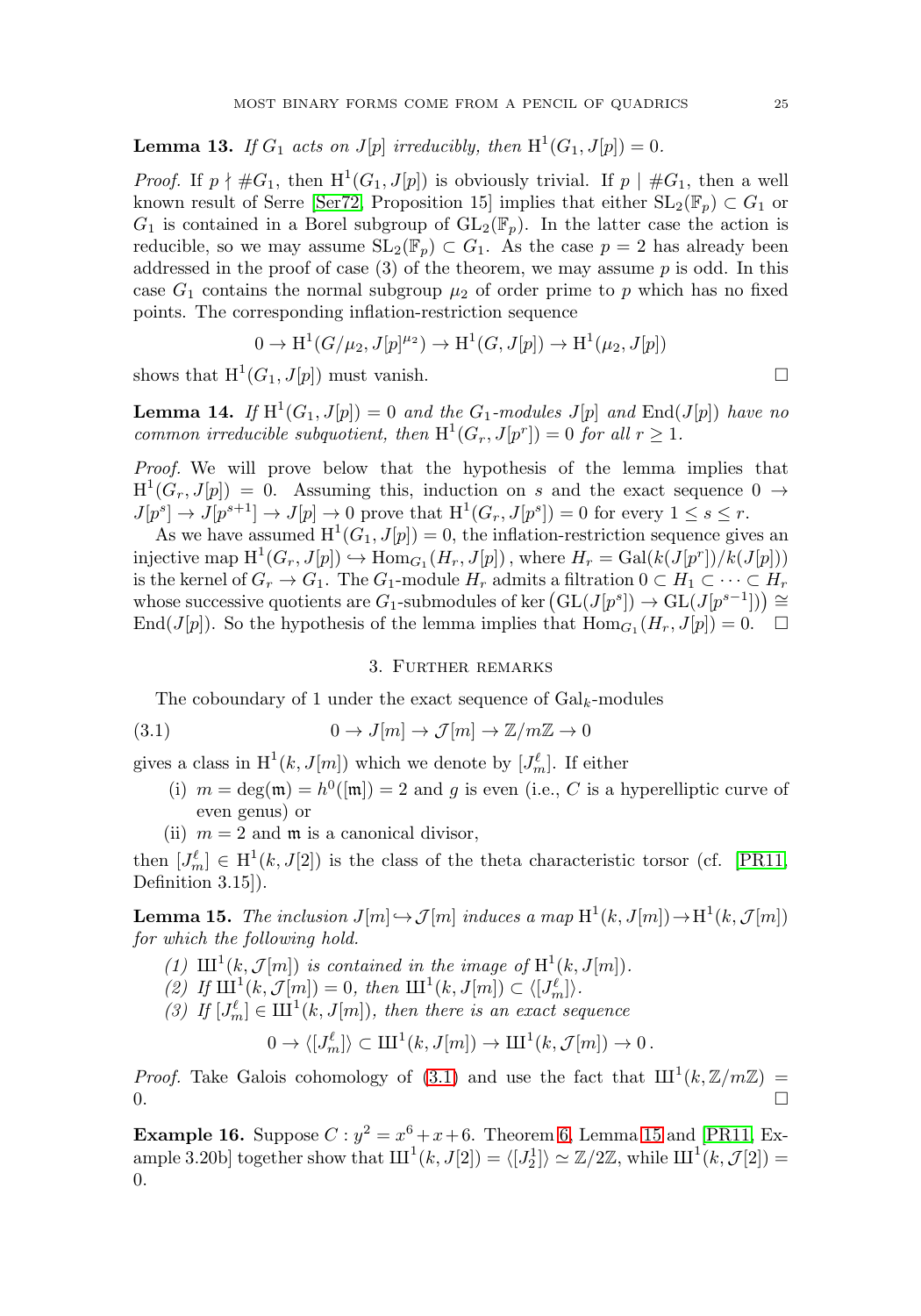In a sense this is the generic situation. Specifically one has the following.

**Proposition 17.** Suppose that  $m = 2$  and either

- (i) deg(m) =  $h^0([m]) = 2$  and  $Gal(k(J[2])/k) \simeq S_{2g+2}$  or
- (ii)  $m$  is a canonical divisor and  $Gal(k(J[2])/k) \simeq Sp_{2q}(\mathbb{F}_2)$ .

Let  $S$  be any finite set of primes of  $k$  containing all archimedean primes, all primes above 2, and all primes where  $[J_2^{\ell}]$  is ramified. Then

$$
\mathrm{III}^1(k,S,J[2]) = \langle [J_2^{\ell}] \rangle \quad \text{and} \quad \mathrm{III}^1(k,S,\mathcal{J}[2]) = 0,
$$

where  $\text{III}^1(k, S, M) \subset \text{H}^1(k, M)$  denotes the subgroup that is locally trivial outside S.

Proof. We first note that the assumptions in case (i) require that the genus be even, so that in both cases  $[J_2^{\ell}]$  is the theta characteristic torsor. It follows from [\[PR11,](#page-9-4) Proposition 3.12] that  $[J_2^{\ell}] \in \mathrm{III}^1(k, S, J[2])$ . On the other hand, Lemma [10](#page-4-0) parts (1) and (2) and Lemma [15](#page-7-4) all remain valid if we replace  $III^1(k,M)$  with  $\mathrm{III}^1(k, S, M).$ 

#### **REFERENCES**

- <span id="page-8-10"></span>[BCF16] Manjul Bhargava, John Cremona, and Tom Fisher, The proportion of plane cubic curves over  $\mathbb Q$  that everywhere locally have a point, Int. J. Number Theory 12 (2016), no. 4, 1077–1092, DOI 10.1142/S1793042116500664. M[R3484299](http://www.ams.org/mathscinet-getitem?mr=3484299)
- <span id="page-8-4"></span>[BCF15] Manjul Bhargava, John E. Cremona, Tom Fisher, Nick G. Jones, and Jonathan P. Keating, What is the Probability that a Random Integral Quadratic Form in n Variables has an Integral Zero?, Int. Math. Res. Not. IMRN **12** (2016), 3828–3848, DOI 10.1093/imrn/rnv251. M[R3544620](http://www.ams.org/mathscinet-getitem?mr=3544620)
- <span id="page-8-0"></span>[BG13] Manjul Bhargava and Benedict H. Gross, The average size of the 2-Selmer group of Jacobians of hyperelliptic curves having a rational Weierstrass point, Automorphic representations and L-functions, Tata Inst. Fundam. Res. Stud. Math., vol. 22, Tata Inst. Fund. Res., Mumbai, 2013, pp. 23–91. M[R3156850](http://www.ams.org/mathscinet-getitem?mr=3156850)
- <span id="page-8-2"></span>[BGW16] Manjul Bhargava, Benedict Gross, and Xiaoheng Wang, A positive proportion of locally soluble hyperelliptic curves over Q have no point over any odd degree extension, J. Amer. Math. Soc., posted on July 27, 2016, DOI 10.1090/jams/863.
- <span id="page-8-1"></span>[BGW15] Manjul Bhargava, Benedict H. Gross, and Xiaoheng Wang, Arithmetic invariant theory II: Pure inner forms and obstructions to the existence of orbits, Representations of reductive groups, Prog. Math. Phys., vol. 312, Birkhäuser/Springer, Cham, 2015, pp. 139–171. M[R3495795](http://www.ams.org/mathscinet-getitem?mr=3495795)
- <span id="page-8-6"></span>[BPS16] Nils Bruin, Bjorn Poonen, and Michael Stoll, Generalized explicit descent and its application to curves of genus 3, Forum Math. Sigma **4** (2016), e6, 80, DOI 10.1017/fms.2016.1. M[R3482281](http://www.ams.org/mathscinet-getitem?mr=3482281)
- <span id="page-8-3"></span>[BS09] Nils Bruin and Michael Stoll, Two-cover descent on hyperelliptic curves, Math. Comp. **78** (2009), no. 268, 2347–2370, DOI 10.1090/S0025-5718-09-02255-8. M[R2521292](http://www.ams.org/mathscinet-getitem?mr=2521292)
- <span id="page-8-9"></span>[Cas62] J. W. S. Cassels, Arithmetic on curves of genus 1. IV. Proof of the Hauptvermutung, J. Reine Angew. Math. **211** (1962), 95–112. M[R0163915](http://www.ams.org/mathscinet-getitem?mr=0163915)
- <span id="page-8-11"></span>[CS15] Mirela Ciperiani and Jakob Stix, Weil-Châtelet divisible elements in Tate-Shafarevich groups II: On a question of Cassels, J. Reine Angew. Math. **700** (2015), 175–207, DOI 10.1515/crelle-2013-0013. M[R3318515](http://www.ams.org/mathscinet-getitem?mr=3318515)
- <span id="page-8-7"></span>[CFO+08] J. E. Cremona, T. A. Fisher, C. O'Neil, D. Simon, and M. Stoll, Explicit n-descent on elliptic curves. I. Algebra, J. Reine Angew. Math. **615** (2008), 121–155, DOI 10.1515/CRELLE.2008.012. M[R2384334](http://www.ams.org/mathscinet-getitem?mr=2384334)
- <span id="page-8-8"></span>[Cre10] Brendan Creutz, Explicit second p-descent on elliptic curves. Ph.D. thesis, Jacobs University, 2010.
- <span id="page-8-5"></span>[Cre13] Brendan Creutz, Locally trivial torsors that are not Weil-Châtelet divisible, Bull. Lond. Math. Soc. **45** (2013), no. 5, 935–942, DOI 10.1112/blms/bdt019. M[R3104985](http://www.ams.org/mathscinet-getitem?mr=3104985)